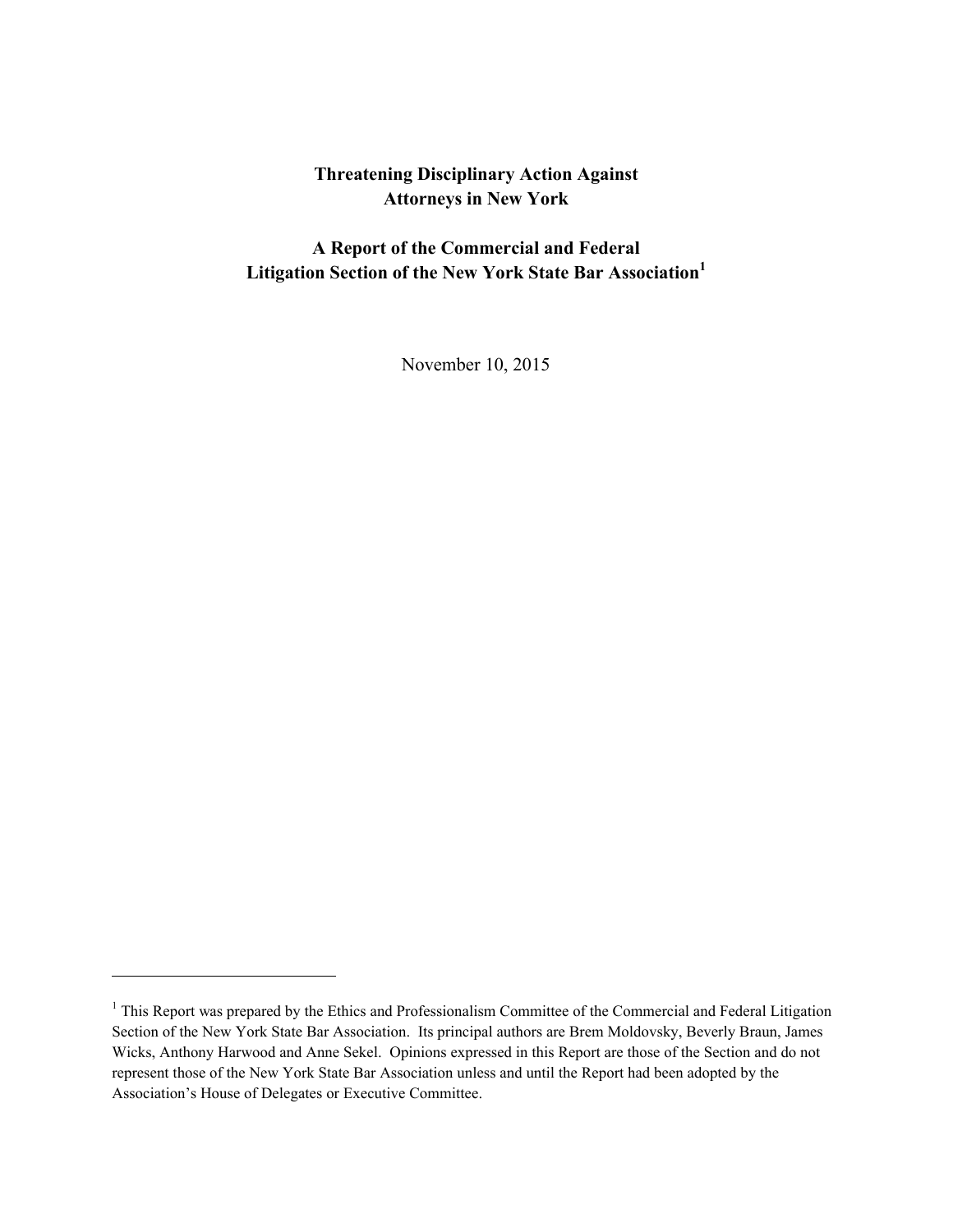#### **1. Introduction**

 $\overline{a}$ 

This report examines the practice of threatening to report violations of the Rules of Professional Conduct to disciplinary authorities to create leverage in settlement negotiations or to obtain other advantages in a civil suit. This is an issue of importance to commercial litigators, who often are charged with prosecuting and settling actions in which ethical violations may have occurred. This report surveys the authorities on the issue to provide guidance to attorneys who confront violations of the Rules of Professional Conduct by opposing counsel in cases, or who are on the receiving end of threats by opposing counsel.

The ethics opinions and case law addressing the issue in New York are in conflict.<sup>2</sup> Some authorities have held that Rule 3.4 of the Rules of Professional Conduct and its predecessor, DR 7-105, which prohibit lawyers from threatening criminal prosecution solely to obtain an advantage in a civil case, apply to threats to report disciplinary violations as well. Others have held that the rules relating to criminal prosecutions do not apply, but, relying on other rules, hold that in some circumstances threats of discipline may be permissible, while still condemning the practice in other circumstances.

The authorities reviewed below show that there is a great deal of uncertainty about whether it is proper to threaten disciplinary action to obtain an advantage in a civil action, whether for settlement or otherwise. Moreover, while it may be possible to defend the use of such threats in some limited circumstances, it is at best a risky tactic, that may backfire, leaving the attorney who makes the threat exposed to disciplinary charges.

 $2$  Although ethics opinions of bar associations are not binding on the courts that decide disciplinary complaints, their analysis is often thoughtful and comprehensive and therefore they are a source of useful guidance to attorneys in interpreting the rules of professional conduct.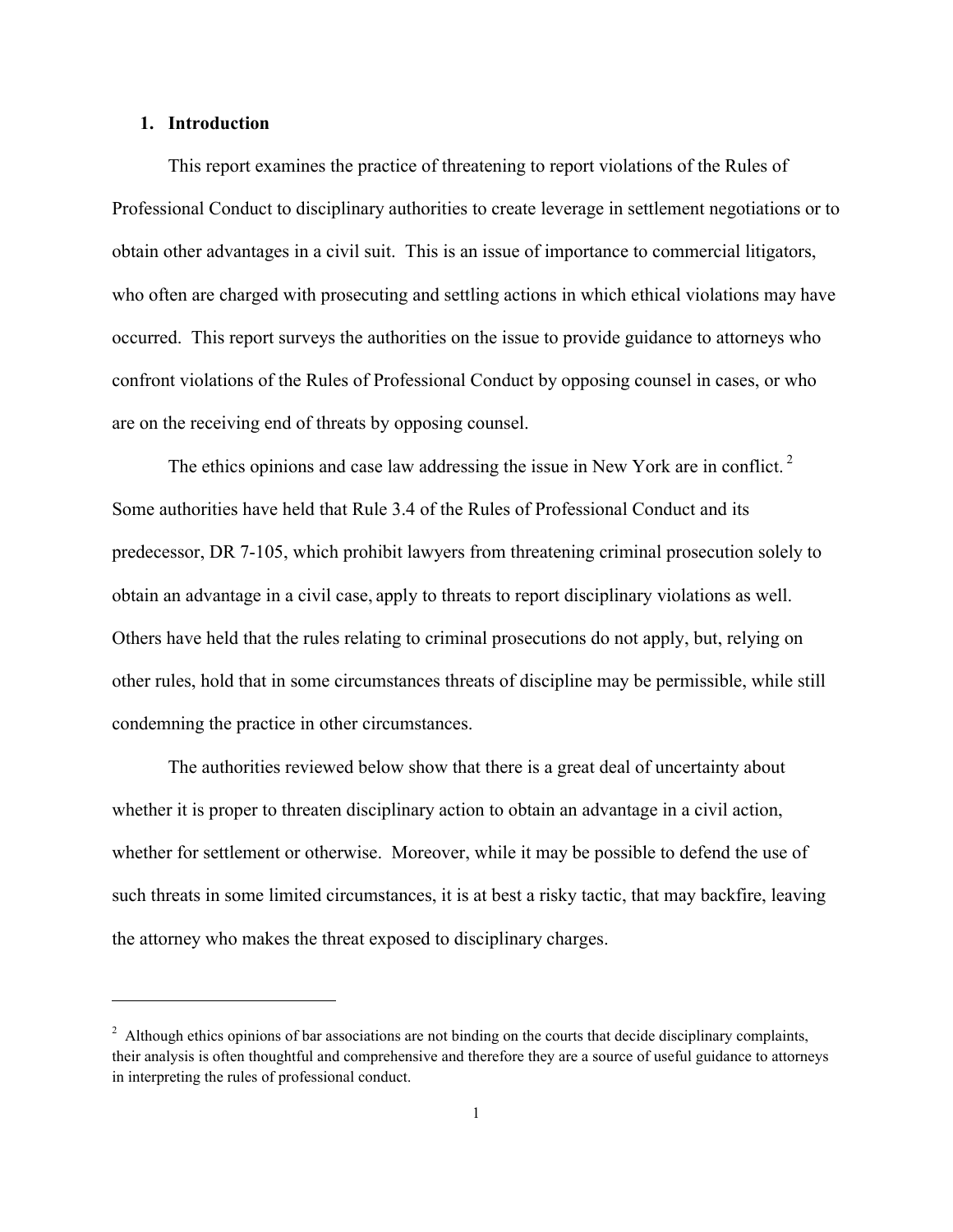### **2. New York Authorities Equating Threats to Bring Disciplinary Charges with Threats of Criminal Prosecution Under Rule 3.4.**

The Rules of Professional Conduct in New York and their predecessor, the Disciplinary Code, do not expressly address whether threats to report disciplinary violations are proper. To fill this void, some authorities have looked to Rule 3.4(e), and its predecessor, DR 7-105, which addresses threats to present criminal charges. Rule 3.4(e) provides:

A lawyer shall not:

l

\* \* \*

(e) present, participate in presenting, or threaten to present, criminal charges solely to obtain an advantage in a civil matter.

DR 7-105, which governed before the adoption of the Rules of Professional Conduct in 2009,

contained the identical language. New York case law is replete with examples of courts

censuring lawyers for threating the institution of criminal actions during civil proceedings.<sup>3</sup>

#### **a. Nassau County Bar Ethics Opinion 98-12.**

In 1998, the Nassau County Bar Ethics Committee opined that threatening to file a

disciplinary grievance if an adversary attorney refused to improve a settlement offer would

violate DR 7-105, even though the rule says nothing about threats of disciplinary actions. *See*

<sup>3</sup> *See, e.g., Bianchi v. Leon*, 138 A.D. 215, 122 N.Y.S. 1004 (1st Dep't 1910) (holding that obtaining a settlement under a threat of criminal prosecution is blackmail and that it is of no significance that a criminal threat was made to report a legitimate criminal matter); *In re Hyman,* 226 A.D. 468 (1st Dep't 1929) (censuring lawyer for threatening defendant with criminal and civil actions unless defendant "show[ed] some substantial evidence of [his] willingness to compensate plaintiff for her injuries"); *In re Gelman*, 230 A.D. 524 (1st Dep't 1930) (censuring attorney for threatening adversary with criminal action if monetary judgment was not paid); *In re Beachboard*, 263 N.Y.S. 492 (1st Dep't 1933) (censuring lawyer who threatened to file charges of larceny and embezzlement unless money was paid to plaintiff immediately); *In re Glavin*, 107 A.D.2d 1006 (3rd Dep't 1985) (censuring lawyer for threatening criminal penalties to induce the return of money to lawyer's client and claiming that he would "tell the City not to punish" the client's adversary if he complied with the lawyer's demand); *Jalor Color Graphics, Inc. v. Univ. Advertising Systems, Inc.*, 749 N.Y.S.2d 816 (App. Term 2002) (sanctioning attorney who threatened plaintiff repeatedly with criminal prosecution as "part of a calculated, deliberate strategy designed to harass plaintiff into folding its litigation hand").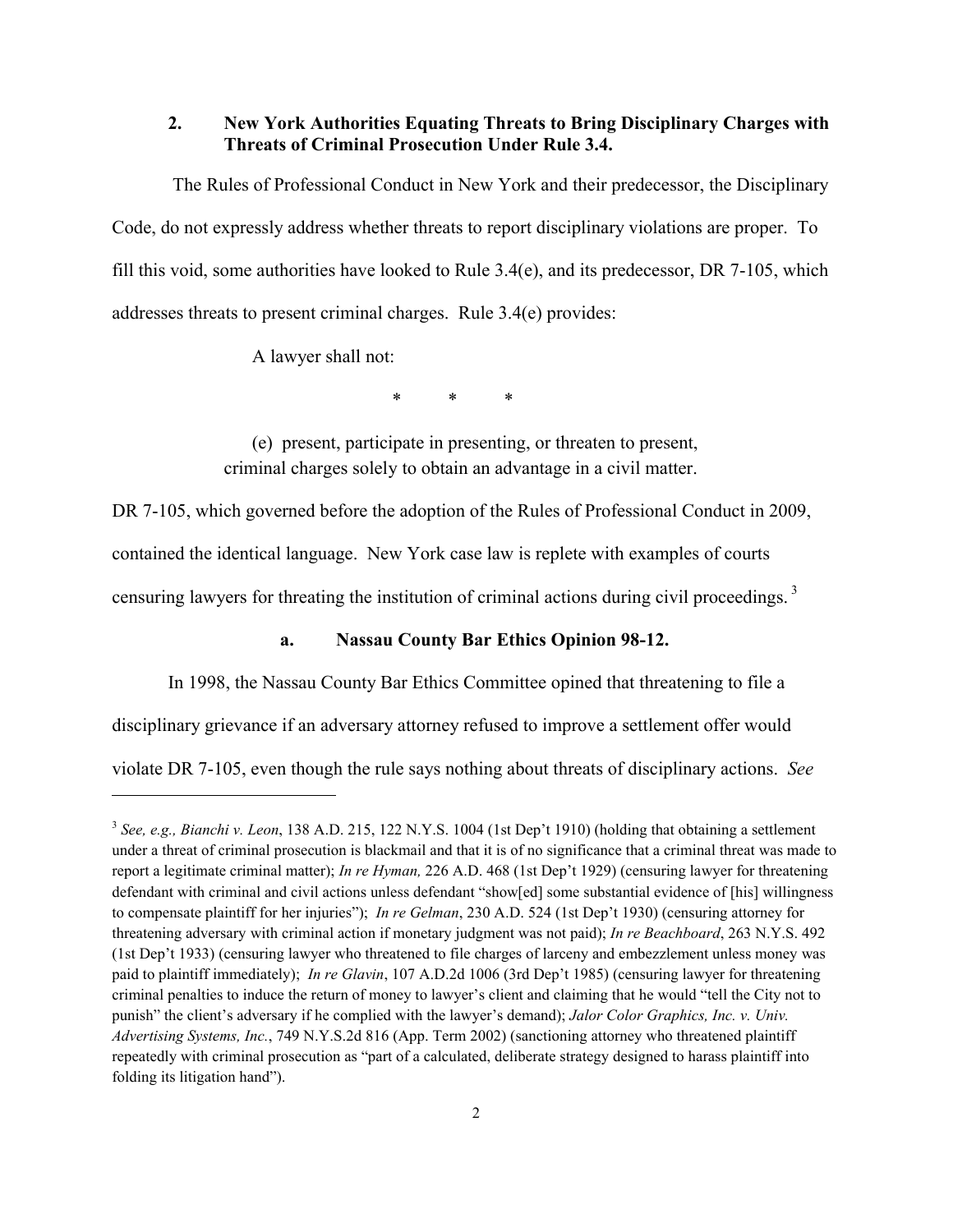Op. 98-12 (1998). The matter arose out of a child support proceeding. There, counsel for the respondent submitted papers stating that his client could not pay child support because he was injured and could not work. Counsel for the petitioner seeking child support learned from an investigator who independently communicated with the respondent, without the advance knowledge of the petitioner's attorney, that the respondent was working "off the books" refinishing floors.<sup>4</sup> Respondent also told the investigator that he had used his attorney in the child support proceeding as a work reference. The petitioner's attorney, being unsure of how to proceed, posed the dilemma to the Ethics Committee.

The Committee stated that the petitioner's lawyer should first attempt to verify or disprove the apparent improper conduct by confronting the respondent's attorney, explaining that:

> While the information as presented appear to reasonably point in the direction of a possible fraud, the Inquiring Attorney still does not know whether the adversary attorney (1) employed the client in the recent past, (2) is aware of an ongoing use of the attorney's name by the client as a work reference; and (3) knows that this employment was "off-the-books," which may have implications for violations of child support obligations.

The Committee found authority for this recommendation in EC 1-5 of the old Disciplinary Code, which was then in effect. It states, "A lawyer should maintain high standards of professional conduct and should encourage other lawyers to do likewise."

<sup>&</sup>lt;sup>4</sup> The committee stated that if the petitioner's attorney had assigned the investigator to communicate with the represented respondent, that would have violated DR 7-104, which states: "During the course of the representation of a client a lawyer shall not . . . communicate or cause another to communicate on the subject of the representation with a party the lawyer knows to be represented by a lawyer in that matter unless the lawyer has the prior consent of the lawyer representing such other party or is authorized by law to do so." The Rules of Professional Conduct that went into effect in 2009 contain essentially the same provision at Rule 4.2.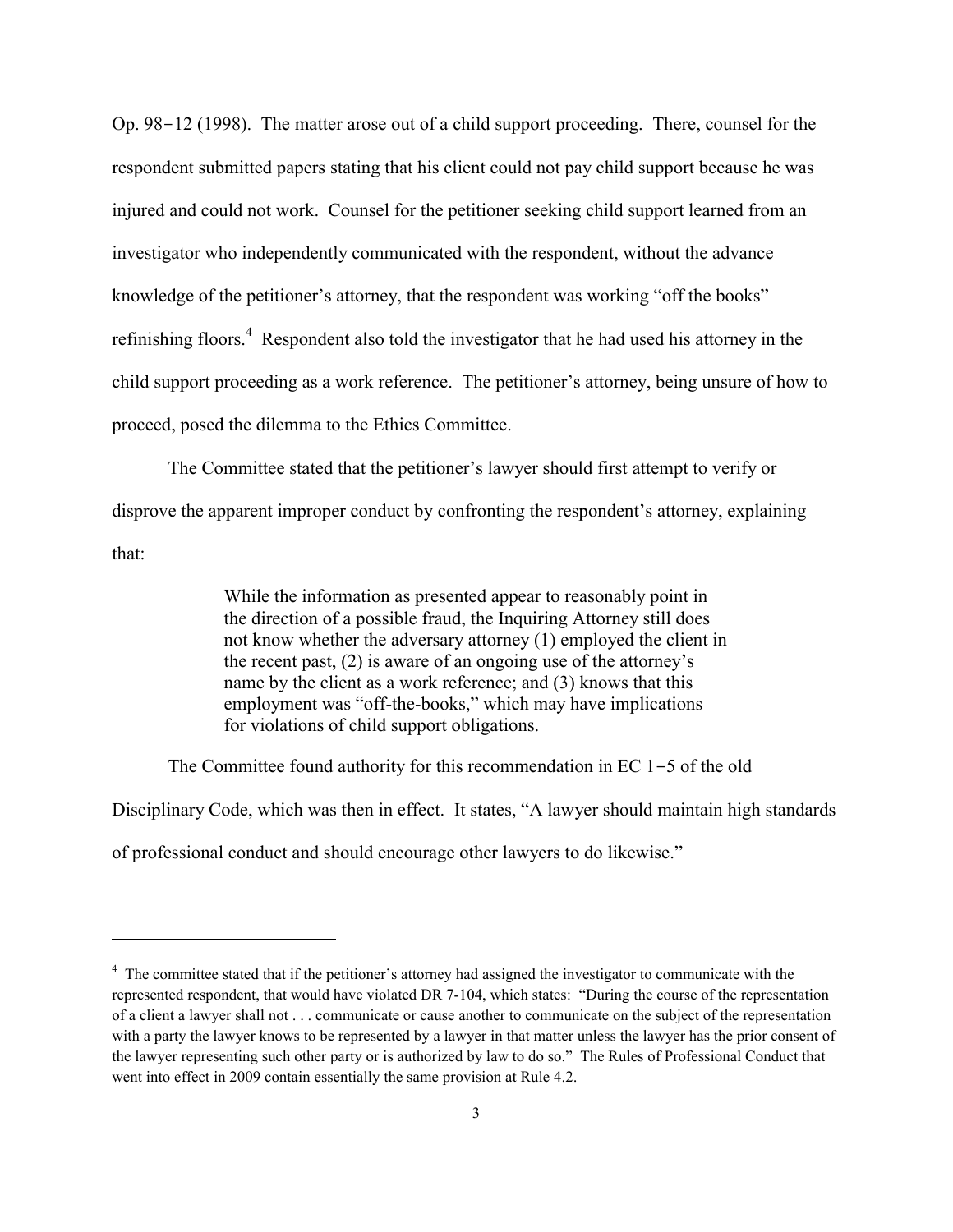The Committee stated that if the respondent's attorney takes the "necessary corrective measures," the petitioner's attorney need not take any further action, but that if respondent's attorney did not take the necessary corrective action, the petitioner's attorney would have to inform the court or a disciplinary board. It based this conclusion on DR 1-103(A), which is essentially the same as Rule 8.3(a) in the Rules of Professional Conduct currently in effect. Rule 8.3(a) states:

> A lawyer who knows that another lawyer has committed a violation of the Rules of Professional Conduct that raises a substantial question as to that lawyer's honesty, trustworthiness or fitness as a lawyer shall report such knowledge to a tribunal or other authority empowered to investigate or act upon such violation.

The Committee stated that attorneys have some discretion in determining whether there is sufficient knowledge to make it compulsory for the attorney to report to a tribunal or disciplinary authority, or whether there is merely a suspicion, in which case reporting is optional (citing its prior opinions 93-41 and 93-34).

The Ethics Committee considered whether the petitioner's attorney could use the threat of a disciplinary action to obtain a better settlement offer for petitioner. The Committee advised that while the information acquired through investigation may be used for the benefit of his or her client, the attorney should be mindful of DR 7-105 (current Rule 3.4), stating that "[t]hreatening to file a grievance has been construed to constitute the same violation as to threaten to file criminal charges," (citing *People v. Harper*, 75 N.Y.2d 313 (1990)) 5 . The

<sup>5</sup> The citation to *People v. Harper* in the Nassau County opinions seems erroneous. The *Harper* case does not state that threatening a grievance is the same as threatening to file criminal charges.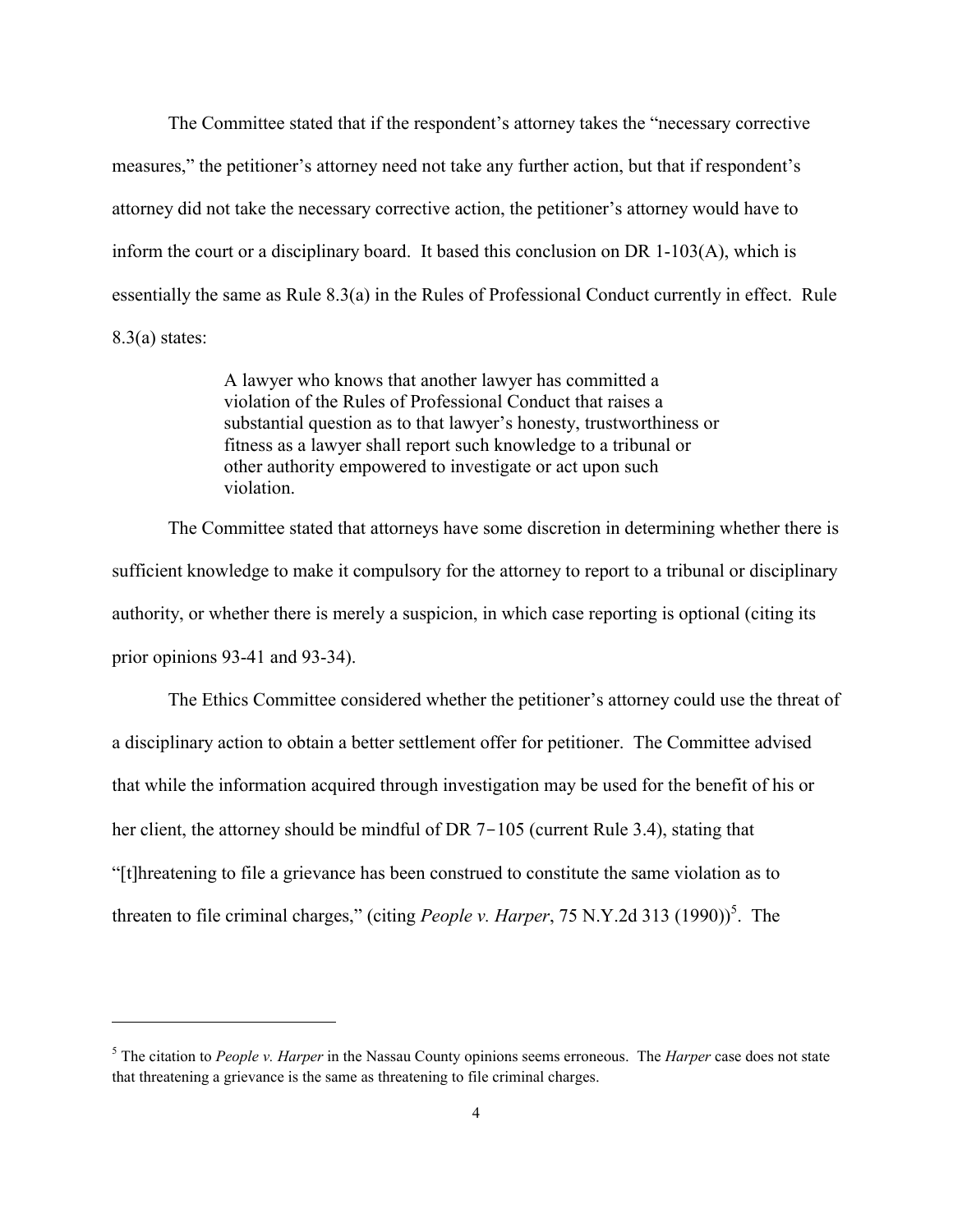Committee concluded that, "An actual threat to file a grievance if the adversary attorney would not offer a better settlement would, however, violate DR 7-105."

### **b. Zubulake v. UBS Warburg LLC**

In *Zubulake v. UBS Warburg LLC*, 230 F.R.D. 290 (S.D.N.Y. 2003), Judge Scheindlin extended DR 7-105 beyond the purely criminal context holding that it was impermissible to report a regulatory violation to securities regulators to gain an advantage in a civil suit. Although that case did not involve a threatened disciplinary charge, a disciplinary proceeding might be viewed as a type of regulatory proceeding. Therefore, the court's conclusion that the rule applies to regulatory proceedings could have implications for attorneys threatening disciplinary proceedings.

The plaintiff in *Zubulake,* a securities broker, believed that information she obtained in a deposition revealed that her former employer destroyed backup tapes in violation of record keeping rules governing broker dealers. She wanted to give the deposition transcript to securities regulators, but the information was protected by a confidentiality order, so she asked the court to modify the confidentiality order to allow her to give the deposition to the New York Stock Exchange ("NYSE") and the National Association of Securities Dealers ("NASD"). Zubulake claimed that she had an obligation to report the violations under rules of the NYSE and NASD.

Judge Scheindlin concluded that Zubulake did not have a duty to report the violations because she was not a member of the NYSE or NASD. Because a clear professional duty to report the alleged violation was absent, she held:

> The only obvious reason for Zubulake to disclose this material to regulators is to gain leverage against UBS in this action. As a general rule, though, a party to civil litigation cannot threaten to instigate criminal charges solely to gain a strategic advantage. [Citing DR 7-105 and Ethical Consideration 7-21.] The logic of this rule applies with equal force to threats of regulatory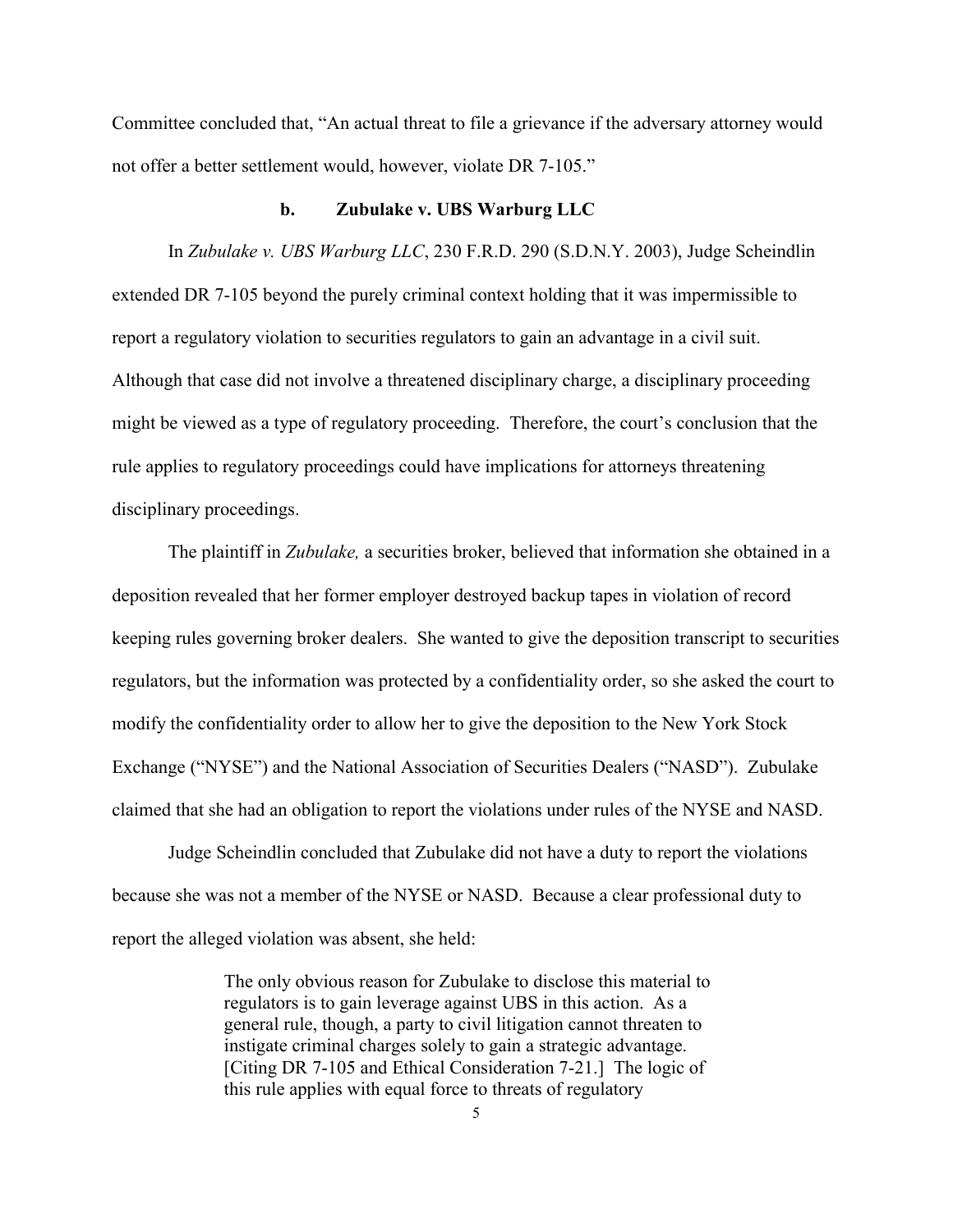enforcement. The analogy is especially apt where, as here, regulatory enforcement can result in industry-wide "censure" and fines upward of one million dollars. In the absence of a clear duty to disclose, therefore, there is no basis for lifting the confidential designation of the Behny deposition.

If the logic of this ruling were extended to disciplinary proceedings against attorneys, an attorney who brings a disciplinary proceeding, or threatens to bring a disciplinary proceeding, solely to gain an advantage in a civil matter, could be violating Rule 3.4 of the Rules of Professional Conduct. Moreover, in *Zubulake*, Judge Scheindlin concluded that sole motivation for reporting the violations was to gain an advantage in a civil suit without discussing other possible motivations. This shows how risky it is even to report a violation, much less threaten to report a violation. A court or regulatory authority could misconstrue an attorney's motives in reporting or threatening to report a violation that relates to a civil matter.

# **3. New York Authorities Restricting Threats of Discipline on Grounds Other Than Rule 3.4.**

Not all authorities agree that Rule 3.4 and its predecessor, DR 7-105, restrict threats to commence disciplinary proceedings. However, even those authorities that hold Rule 3.4 inapplicable on the ground that it only applies to criminal proceedings, still find the practice improper in many circumstances applying other provisions of the Rules of Professional Conduct.

#### **a. NYSBA Opinion 772**

In 2003, the New York State Bar Association's Committee on Professional Ethics, in its Opinion 772, construed DR 7-105 as it applied to both threats to prosecute criminal actions and administrative or disciplinary charges. The Committee interpreted the rule literally, opining that an attorney did not violate DR 7-105 (now Rule 3.4) by filing or threatening to file a complaint with administrative agencies or disciplinary authorities.

The Committee relied on the plain language of the rule, stating: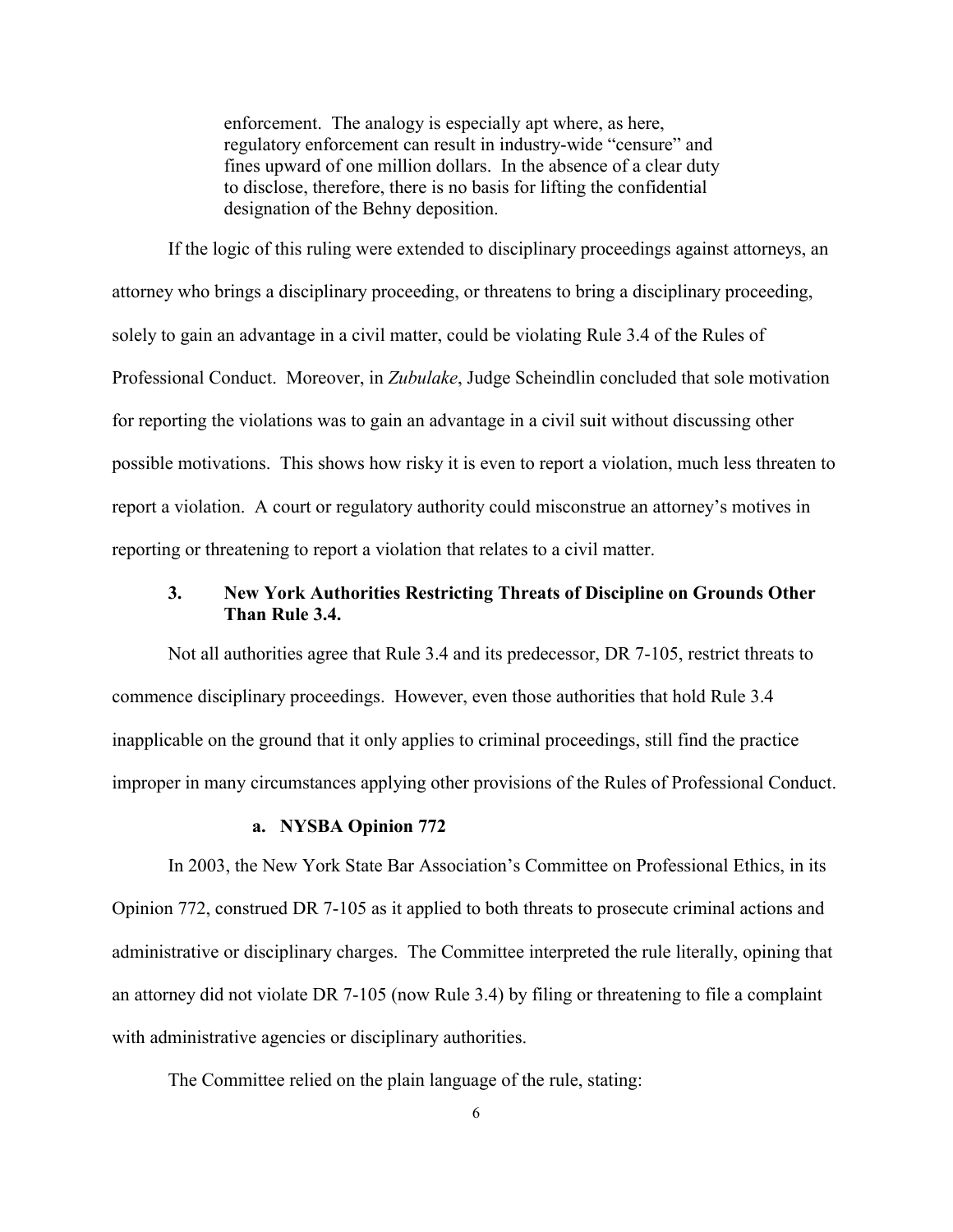The language of DR 7-105(A) refers only to "criminal charges" as opposed to allegations regarding the violation of administrative or disciplinary rules, regulations, policies, or practices, such as those of the NYSE. In this respect, DR 7-105(A) differs from similar rules in other jurisdictions, such as the District of Columbia and Maine, where the language of the analogous disciplinary rule expressly refers to "administrative or disciplinary charges: in addition to criminal charges, *see* Maine Bar Rule 3.6(c), or just "disciplinary charges," *see, e.g.,* District of Columbia Rule 8.4(g); Virginia Rule 3.4(h). *See also Crane v. State Bar,* 635 P.2d 163 (Cal. 1981) (concerning § 7-104 of the California Rules of Professional Conduct then in effect, which prohibited an attorney "from present[ing] criminal, administrative or disciplinary charges to obtain an advantage in a civil action").

#### (Footnotes omitted.)

The Committee acknowledged that its interpretation is contrary to ethics opinions from Nassau County (98-12), Illinois (87-7) and Maryland (96-14), which held that DR 7-105(A) (now Rule 3.4) or its analogue bar threats to file complaints with disciplinary or administrative authorities. It described those opinions as being based at least in part on the idea that the criminal and disciplinary systems have the same goal of protecting society as a whole from wrongdoing. The Committee, however, rejected that analogy "in light of the specific language of DR 7-105(A), which concerns only 'criminal charges.'"

Although the Committee concluded that DR 7-105 did not apply, it discussed other rules that could prohibit a lawyer from threatening to make a disciplinary complaint to advance a civil claim. It referenced DR 7-102(A)(1) & (2), now codified at Rule 3.1(a) and (b), which prohibit a lawyer from bringing a frivolous proceeding. Rule 3.1(b) defines a frivolous proceeding as one that the lawyer knows is unwarranted in law or fact, brought merely to injure or harass another, or to delay or prolong litigation. The Committee also discussed DR 7-102(A)(4) & (5) (now largely codified in Rules 3.3 and 3.4), which prohibit dishonesty, fraud, deceit or misrepresentation. A lawyer who threatens or prosecutes a frivolous disciplinary action or who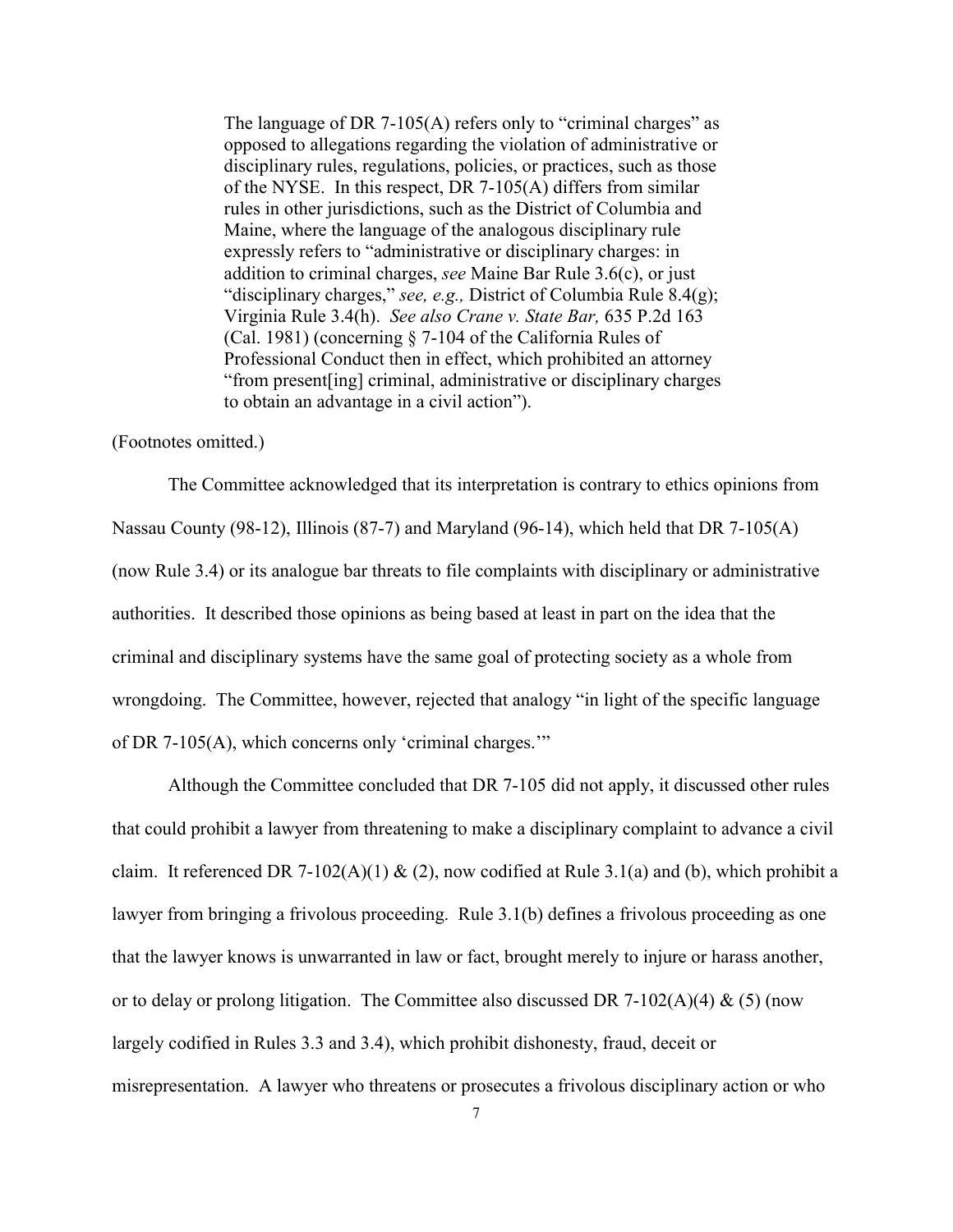knowingly makes false statements of law or fact in connection with a threat to bring a

disciplinary action could be in violation of these rules.

The opinion also contains an instructive discussion of what constitutes a threat. Relying on cases interpreting DR 7-105, it reasoned that a demand letter that references future criminal prosecution, but provides the opportunity to avoid prosecution by taking remedial action, is a threat. The opinion also considered whether more ambiguous communications constitute a threat. Reviewing court rulings and other ethics opinions, the opinion stated:

> Ethics opinions and courts in other jurisdictions are split on whether such ambiguous communications constitute a threat to present criminal charges. Some ethics opinions and court decisions interpret the mere allusion to a criminal prosecution or criminal penalties or even the use of criminal law labels to describe the opposing party's conduct in a letter as a veiled threat to present criminal charges to a prosecutor. *See, e.g., In re Vollintine,* 673 P.2d 755 (Alaska 1983); Virginia Opinion 1755 (2001). *Cr.*  District of Columbia Opinion 220 (1991) (finding no relevant distinction "between threats and hints of threats" to file disciplinary charges encompassed within D.C. Rule 8.4[g]). *See generally* Charles W. Wolfram, *Modern Legal Ethics* § 13.5.5, at 717 (1986). Other authorities have held that the mere mention of criminal penalties or the violation of criminal laws does not necessarily show the specific intent to threaten. *See, e.g., In re McCurdy,* 681 P.2d 131, 132 (Or. 1984)

> > \* \* \*

In our view, there is no universal standard to determine whether a letter "threaten[s] to present criminal charges." Such a determination requires the examination of both the content and context of the letter. In our view, a letter containing an accusation of criminal wrongdoing likely constitutes a threat, especially when coupled with a demand that the accused wrongdoer remedy the civil wrong. Whether the accusation is general (simply stating that the Broker's conduct violates the criminal law) or specific (stating that the Broker's conduct violates particular provisions of the criminal law), such an accusation serves the undeniable purpose of coercing the accused wrongdoer. We point out, moreover, that a lawyer who sends a letter containing such a communication is exposed to professional discipline based upon the disciplinary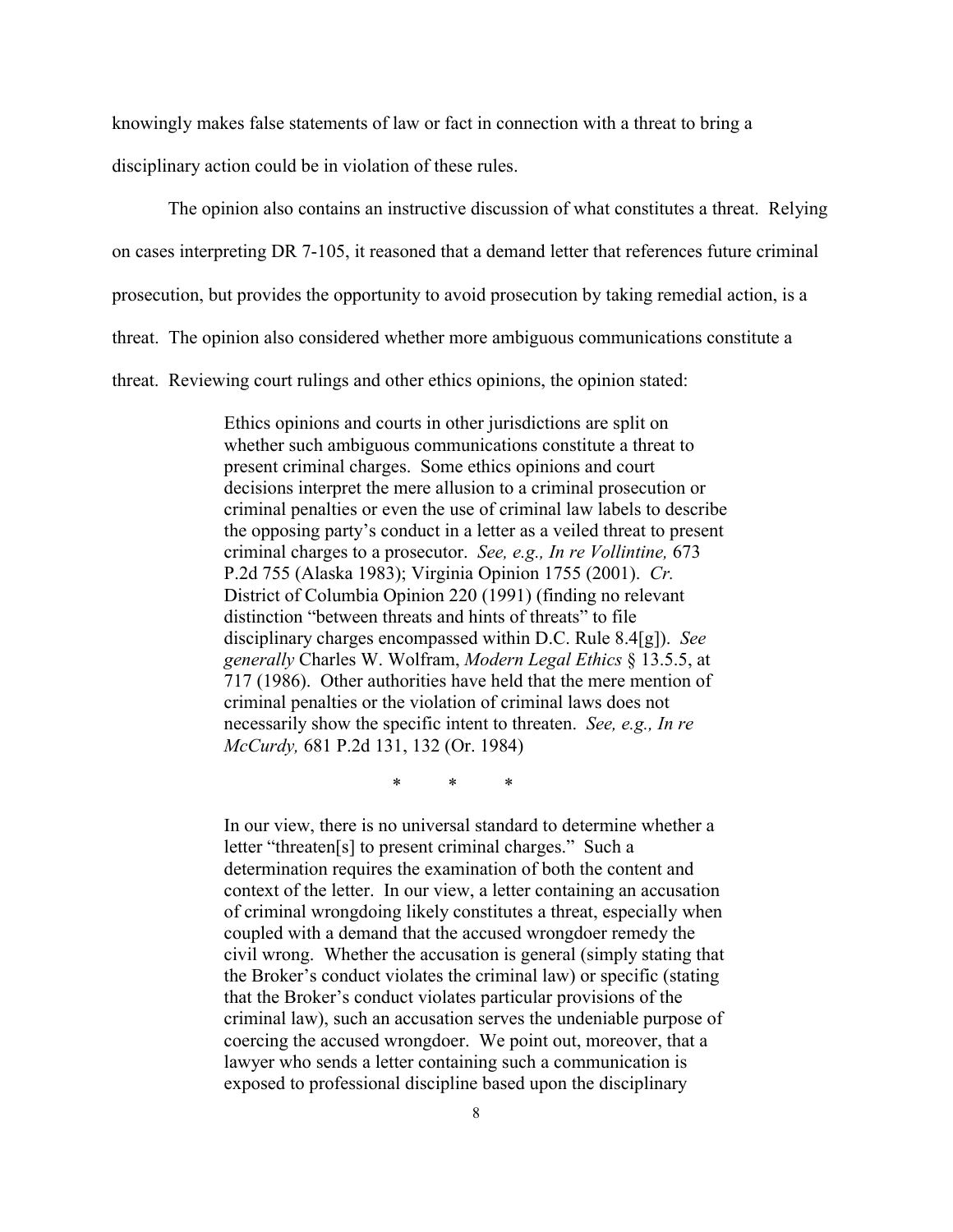authorities' interpretation of the lawyer's intent in sending the letter or statement.

Although this analysis of threats was in the context of threats of criminal prosecution, the same analysis could apply to threats of disciplinary charges – even a reference to violations of the disciplinary code, without an express threat to file charges, could be interpreted as a threat to file disciplinary charges.

The opinion also discussed the language in 7-105 prohibiting only threats made "solely to obtain an advantage in a civil matter." The Committee viewed this as a fact intensive question turning on the lawyer's intent. The Committee opined that if the lawyer was merely seeking information to determine whether there was a basis for a civil or criminal claim, then the lawyer was not seeking "solely to obtain an advantage in a civil matter."

#### **b. New York City Bar Association Committee on Professional Ethics**

 In June 2015, The New York City Bar Association Committee on Professional Ethics issued a formal opinion regarding the issue of disciplinary threats (Formal Opinion 2015-5: Whether an Attorney May Threaten to File a Disciplinary Complaint Against Another Lawyer). As an initial matter, the NYCBA opined that Rule 3.4 does not apply to threats to file disciplinary grievances. This is consistent with the NYSBA Opinion 772 but conflicts with Opinion 98-12 of the Nassau County Bar. The City Bar then examined other applicable rules to determine whether threatening to report disciplinary violation is permissible. It identified four situations in which a threat to report a disciplinary charge is improper.

### **i. It is improper to threaten to report a violation that a lawyer has a duty to report**

The City Bar first analyzed Rule 8.3(a), which provides:

A lawyer who knows that another lawyer has committed a violation of the Rules of Professional Conduct that raises a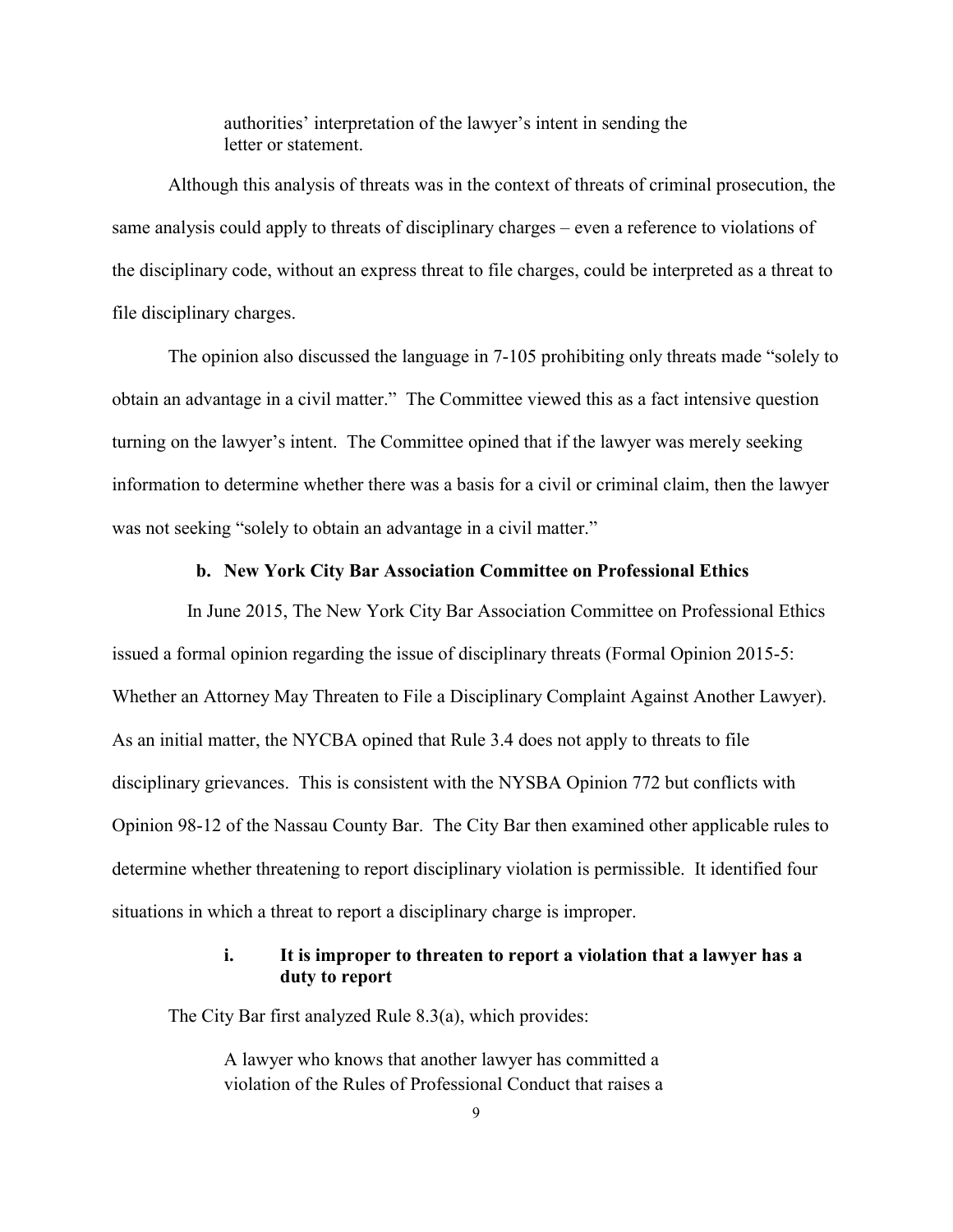substantial question as to that lawyer's honesty, trustworthiness or fitness as a lawyer shall report such knowledge to a tribunal or other authority empowered to investigate or act upon such violation.

Under this provision, reporting a disciplinary grievance is mandatory when two criteria exist: (1) a lawyer *knows* that another lawyer has violated the Rules of Professional Conduct; and (2) the violation raises a *substantial question* as to the other lawyer's honesty, trustworthiness or fitness as a lawyer.

The definition of "knows" in Rule  $1.0(k)$  bears on this determination. Rule  $1.0(k)$ provides:

> "Knowingly," "known," "know," or "knows" denotes actual knowledge of the fact in question. A person's knowledge may be inferred from circumstances.

The City Bar concluded that it is improper to threaten to report a violation when reporting the violation is mandatory, because the failure to report misconduct that a lawyer must report is a violation of Rule 8.3(a), and is misconduct under 8.4(a) which prohibits a lawyer from violating or attempting to violate the Rules of Professional Conduct. The rationale underlying this analysis seems to be that by threatening to report a disciplinary violation, a lawyer implicitly promises not to report if the threatening lawyer's demands are met. In the circumstance where the lawyer must report the violation, the implicit promise to refrain from reporting is a violation of Rules 8.3(a) and 8.4(a). The City Bar also concluded that if the lawyer threatens to report a grievance that the lawyer has a duty to report, and then ultimately reports the grievance, the reporting lawyer still has attempted to violate the mandatory reporting provisions of Rule 8.3(a). That attempt to violate Rule 8.3(a) constitutes a violation of Rule 8.4(a), which prohibits attempts to violate the Rules.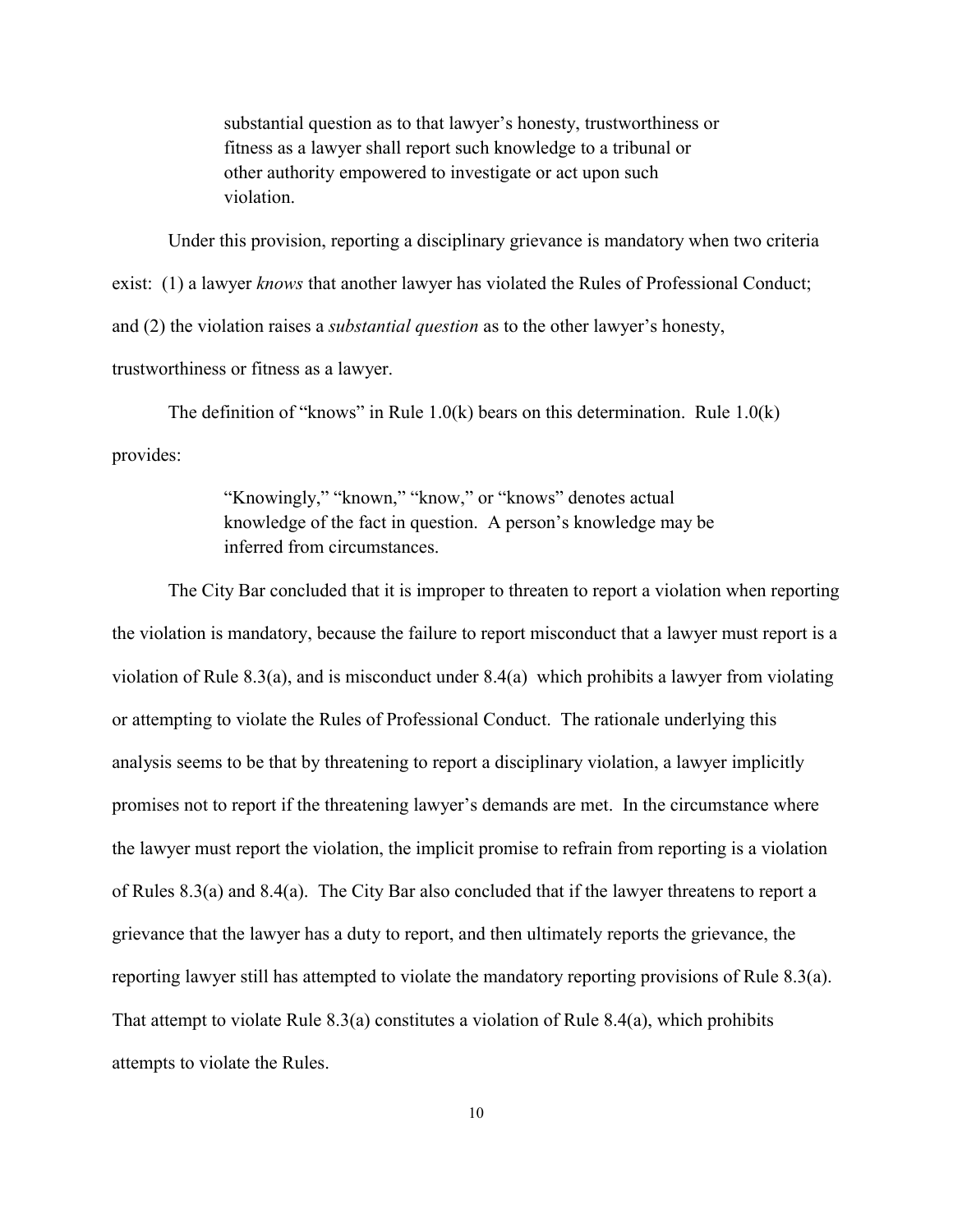### **ii. Threats to report disciplinary violations are improper when the lawyer lacks a good faith basis to report a violation.**

The City Bar opined that even with respect to disciplinary grievances which are not mandatory to report, there are still circumstances where threatening to report such grievances will run afoul of the New York Rules of Professional Conduct. In order for a grievance to be reportable at all, the reporting attorney must have a good faith belief that the complained-of conduct is, in fact, properly reportable under the NY Rules of Professional Conduct, because Rule 3.1(a) prohibits lawyers from bringing frivolous claims. Thus, if an attorney threatens to report conduct for which he or she does not hold a good faith basis to report, the threat of reporting would violate the Rules of Professional Conduct.

### **iii. Threats to report disciplinary violations are improper when the only substantial purpose is to embarrass or harm another.**

The City Bar concluded that Rule 4.4(a) also prohibits threats to report disciplinary violations when the threat serves no substantial purpose other than to embarrass or harm the other lawyer or the lawyer's client.<sup>6</sup>

# **iv. Threats to report disciplinary violations are improper if the threat would violate state or federal laws.**

Finally, the City Bar opined that a threat of disciplinary action is impermissible if it violates substantive state or federal law. Threatening to report criminal behavior in order to obtain a benefit in a civil matter may constitute, among other crimes, the crime of larceny by extortion. *See* New York Penal Law  $\S 155.05(2)$  (e)<sup>7</sup> Similarly, a threat of disciplinary action

 $6$  Rule 4.4.(a) provides:

In representing a client, a lawyer shall not use means that have no substantial purpose other than to embarrass or harm a third person or use methods of obtaining evidence that violate the legal rights of such a person.

<sup>7</sup> That statute provides: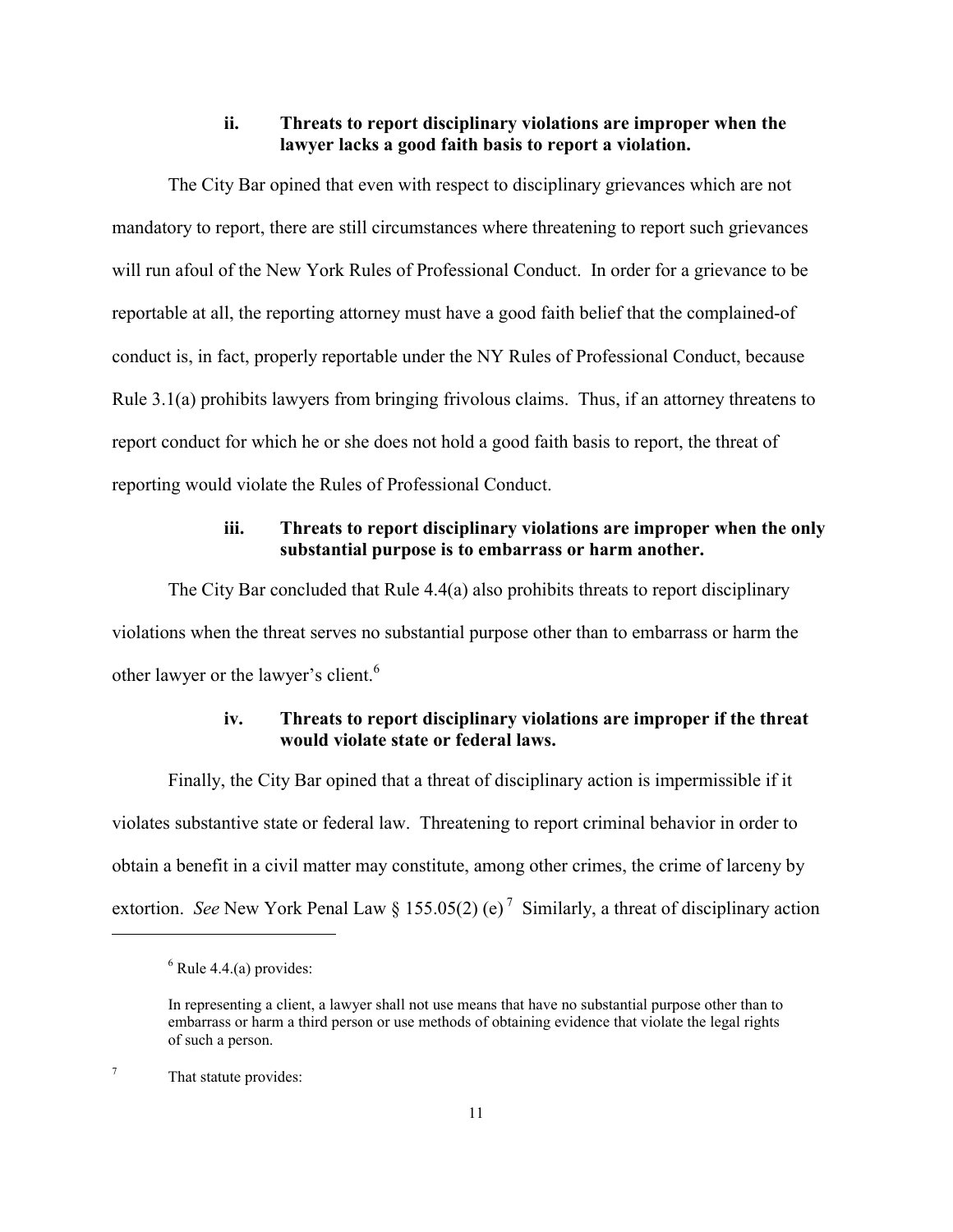may constitute coercion under NY Penal Law 135.60, or violate the Hobbs Act, 18 U.S.C. 1951. Coercion includes, among other things, using the threat of exposing facts which would harm another person's business. The Hobbs Act prohibits extortion affecting interstate commerce. Where a lawyer's threats of disciplinary action violate a substantive law, they also would violate Rules of Professional Conduct 3.4(a)(6) (prohibiting a lawyer from engaging in illegal conduct), 8.4(b) (prohibiting illegal conduct that adversely reflects on the lawyer's honesty, trustworthiness or fitness as a lawyer)and (d) (prohibiting conduct that is "prejudicial to the administration of justice").

### **c. In re Dimick**

 $\overline{\phantom{a}}$ 

In the case of *In re Dimick*, 105 A.D.3d 30 ( $1<sup>st</sup>$  Dep't 2013), The Appellate Division, First Department, had a case of reciprocal discipline in which an attorney had been found to have violated the Indiana Rules of Professional Conduct by making an implied threat to file a grievance against an attorney if the other attorney did not engage in settlement negotiations. The

A person obtains property by extortion when he compels or induces another person to deliver such property to himself or to a third person by means of instilling in him a fear that, if the property is not so delivered, the actor or another will . . . (iv) Accuse some person of a crime or cause criminal charges to be instated . . . or (v) Expose a secret or publicize an asserted fact, whether true or false, tending to subject some person to hatred, contempt or ridicule; or…(xi) Perform any other act which would not in itself materially benefit the actor but which is calculated to harm another person materially with respect to his health, safety, business, calling, career, financial condition, reputation or personal relationships.

Note, however, that there is an affirmative defense to larceny by extortion when the extortion consists of instilling in the victim a fear that the victim or another person will be charged with a crime. In that situation, New York Penal Law § 155.15 (2) provides: "it is an affirmative defense that the defendant reasonably believed the threatened charge to be true and that his sole purpose was to compel or induce the victim to take reasonable action to make good the wrong which was the subject of such threatened charge." The language of the statute seems to limit this defense to extortion resulting from the threat of criminal prosecution. The statute says nothing about there being a defense when the extortion results from other types of threats not involving criminal prosecution. Thus, the defense may not apply to threats to report a disciplinary violation.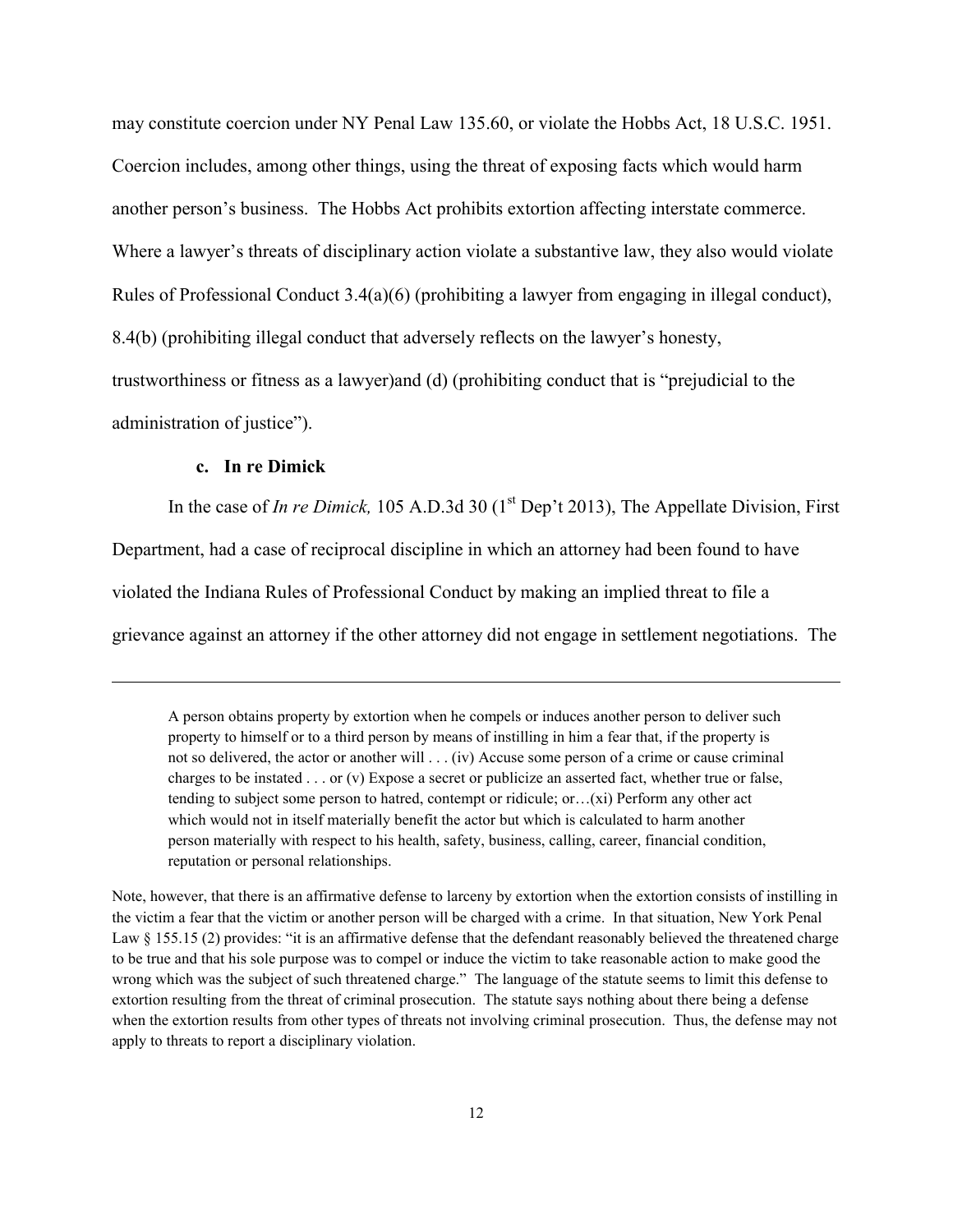Indiana Court held that the conduct violated Rule 8.4(d), which prohibits conduct prejudicial to the administration of justice. The Respondent did not challenge the imposition of reciprocal discipline. In a brief opinion, the Court imposed a public censure, holding,

> Respondent's misconduct in Indiana would also constitute misconduct in New York insofar as engaging in conduct that is prejudicial to the administration of justice also constitutes professional misconduct in New York, pursuant to rule 8.4(d) of the Rules of Professional Conduct (22 NYCRR 1200.0).

### **4. Authorities outside New York**

The landscape of this issue nationally is as varied as it is in New York. While the former ABA Model Code had an analog to DR 7-105, the current ABA Model Rules no longer contain such an express prohibition against threatening criminal action. Nor do the Model Rules explicitly address the propriety of threatening disciplinary action. That said, the ABA has made it clear that threats of criminal charges made in a civil action are still prohibited unless (i) the criminal matter is related to the civil claim, (ii) the attorney has a *bona fide* belief that both the civil claim and possible criminal charges are warranted both by the law and the facts, and (iii) the attorney does not try to exert improper influence over the criminal process. Formal Opinion 92- 363 (1992). Further, threats of both criminal and disciplinary action can run afoul of other ABA Model Rules – specifically, Rule 8.4 (Misconduct) which provides that it is professional misconduct for a lawyer to engage in conduct prejudicial to the administration of justice or to state or imply an ability improperly to influence a government official or agency; Rule 4.1 (Truthfulness in Statements to Others), which imposes a duty on lawyers to be truthful when dealing with others on a client's behalf; Rule 4.4 (Respect for Rights of Third Persons), which prohibits a lawyer from using means that "have no substantial purpose other than to embarrass,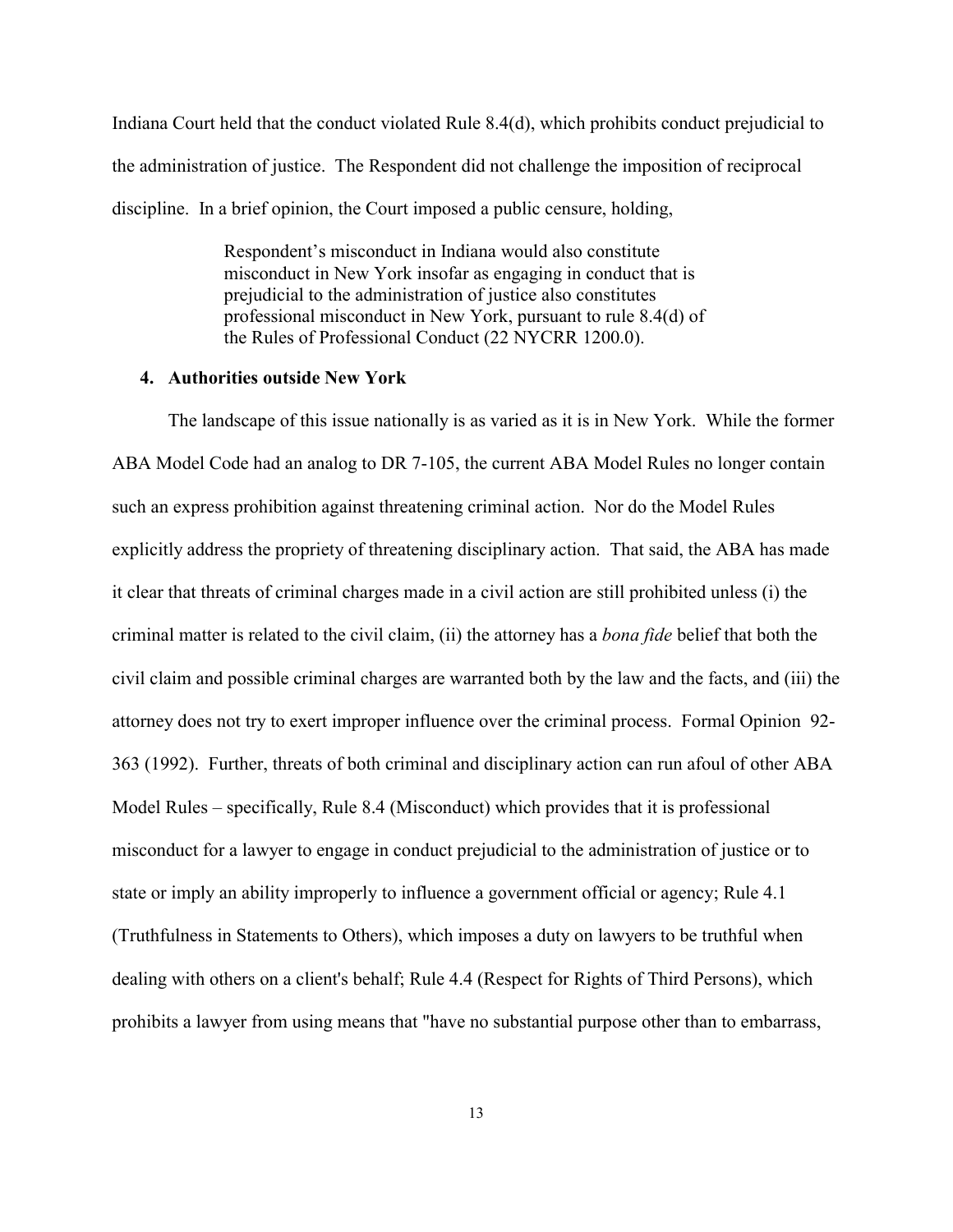delay, or burden a third person..."; and Rule 3.1 (Meritorious Claims and Contentions), which prohibits an advocate from asserting frivolous claims.

Various states have taken different approaches to the issue. For example, as in New York, Alabama, California, Colorado, Idaho, Tennessee, Texas, Wyoming Connecticut, District of Columbia, Illinois and Louisiana, Florida, Hawaii, Kentucky, Maine, Massachusetts, New Jersey, Oregon, Vermont and Virginia continue to include a specific prohibition against threats of criminal action (whether as part of a standalone rule or in connection with another ethical rule such as "Scope of Representation" or "Reporting Professional Misconduct"). Of the states that have prohibitions against threats of reporting a criminal matter solely to obtain a benefit in a civil matter, many also prohibit making coercive threats regarding administrative proceedings. The District of Columbia and Florida, for example, prohibit threats of disciplinary charges. ABA/BNA Lawyers' Manual on Professional Conduct, §71:607, (2012). Tennessee prohibits threats of lawyer disciplinary charges. *Id*. California, Maine, Texas and Colorado, prohibit threats of disciplinary and administrative misconduct charges. *Id*. Illinois prohibits threats of professional disciplinary charges as well as administrative charges. *See* Illinois State Bar Association Op. 87-7 (1988).

#### **5. Guidance for the Practitioner**

When faced with the possibility of employing the threat of disciplinary action in a civil matter in order to obtain a benefit for a client, the New York practitioner is well-advised to proceed with caution and consider the following questions:

(1) Whether he or she is under an affirmative and mandatory obligation to report the offending conduct. If so, then it is not appropriate to threaten disciplinary action.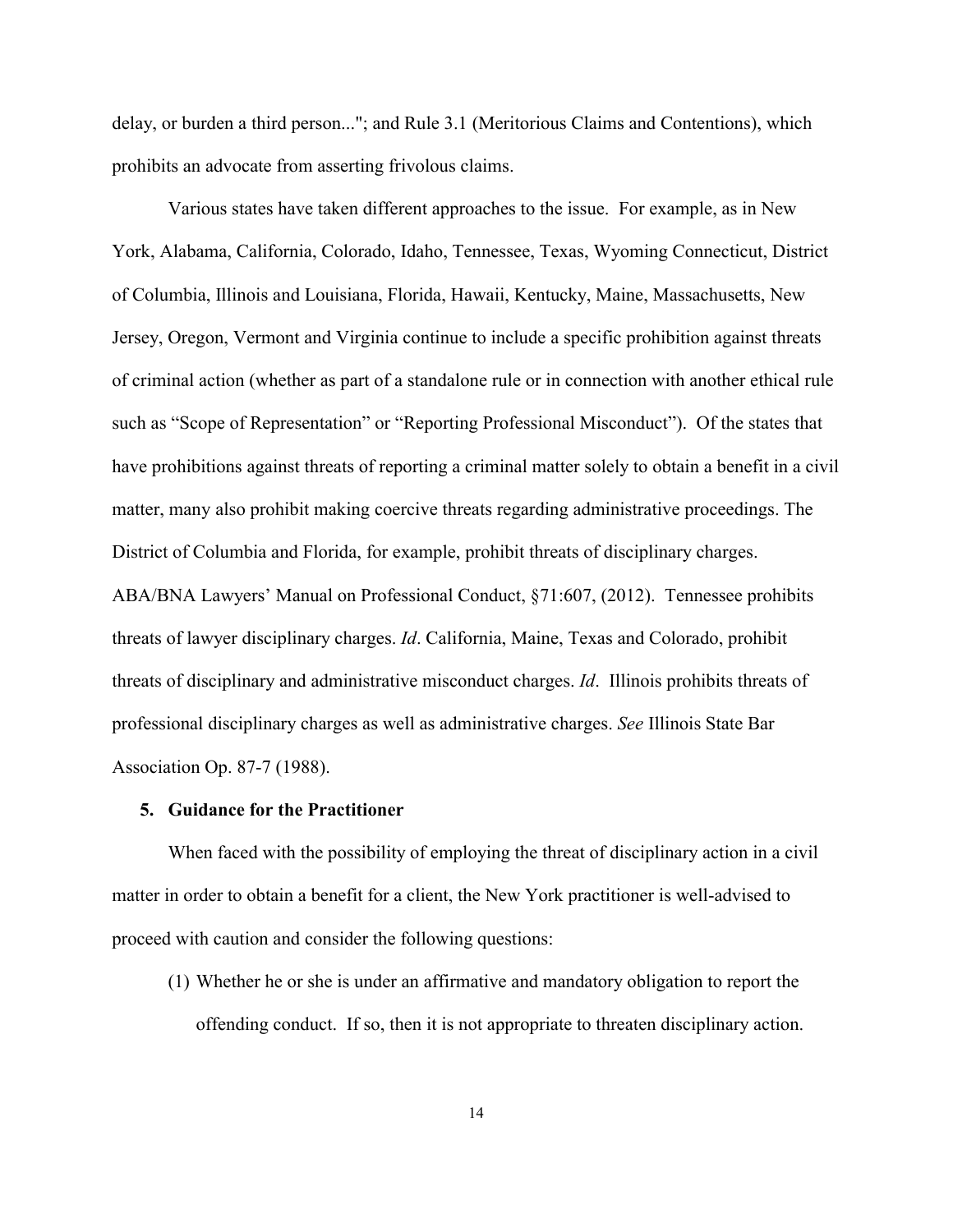- (2) Whether there is a good faith basis for believing there is a violation of the Rules of Professional Conduct. If not, then it would be improper to make the threat.
- (3) Whether the reason for making the threat is to embarrass or harm another lawyer or the other lawyer's client. If so, then the threat is improper.
- (4) Whether the threat would constitute extortion, coercion or violate other state or federal criminal laws, in which case it would be improper.
- (5) Whether the threat serves solely to gain advantage in a civil matter. If yes, then it may be improper under the line of authorities that apply Rule 3.4 to disciplinary and administrative proceedings. This is a fact specific question of intent, making it difficult to predict how a disciplinary authority will interpret when looking at events in hindsight.
- (6) Whether merely raising the possibility of a violation of the Rules of Professional Conduct, without an explicit threat to report the violation or take action on it, might be construed as a threat.

If a New York practitioner is threatened with the possibility of disciplinary action in a civil matter by another attorney who is making the threat in order to secure a benefit for his or her client, the New York practitioner may want to consider the following:

- (1) Whether to report the threat to an attorney disciplinary committee. In some cases, reporting the threat may be mandatory. Even if it is not mandatory, the attorney receiving the threat may believe it is prudent to report it;
- (2) Whether the threat is a claim that the attorney is required to report to the attorney's insurer under the attorney's malpractice coverage;